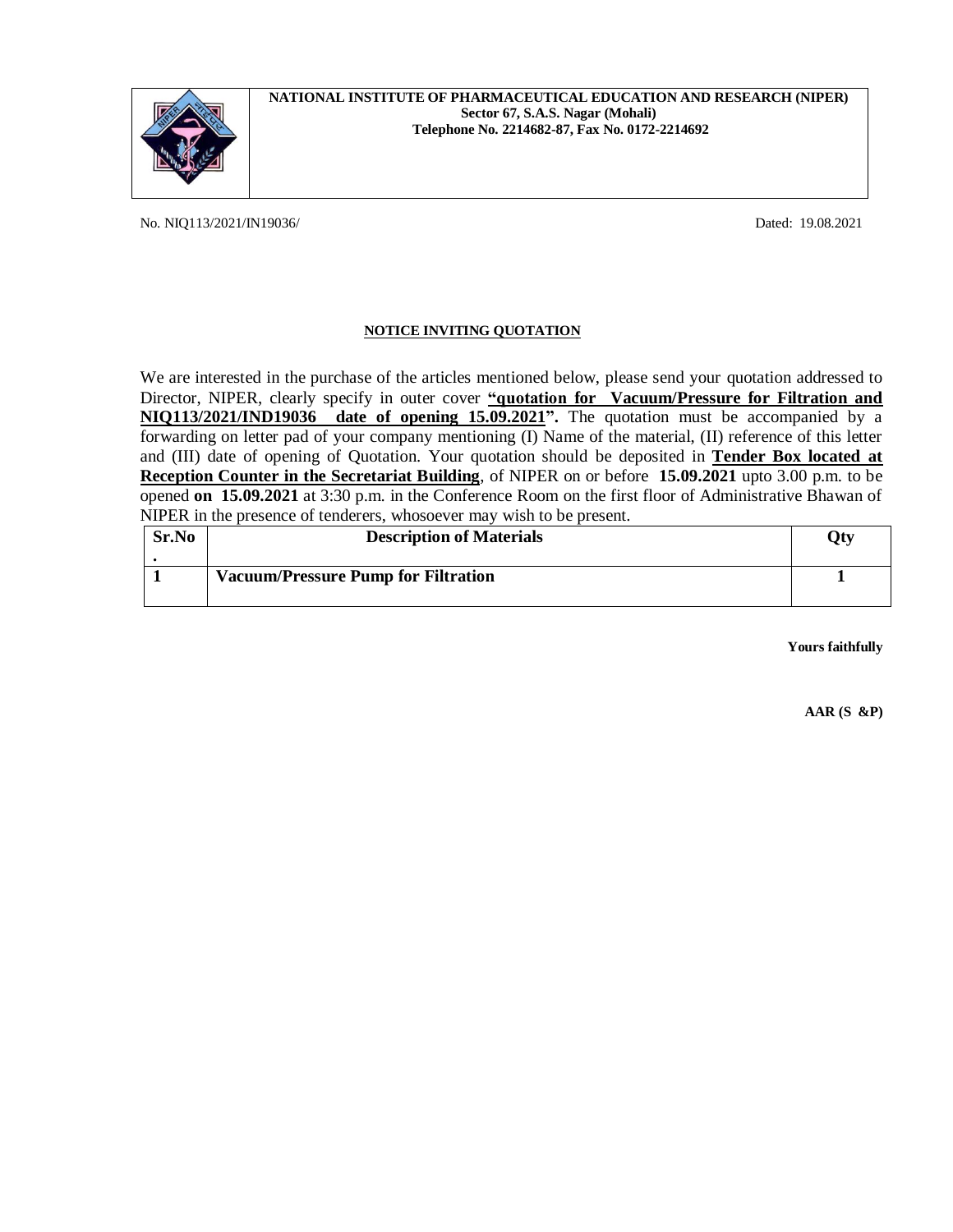### **CHECK LIST**

|    |                                                                                                                                                                                                                     | <b>YES/NO</b> | Page No. | Remarks(if any) |
|----|---------------------------------------------------------------------------------------------------------------------------------------------------------------------------------------------------------------------|---------------|----------|-----------------|
| 1. | Name of the Firm / Agency                                                                                                                                                                                           |               |          |                 |
| 2. | Constitution of the Firm / Agency (Governing Act)<br><b>Indian Companies Act, 1956</b><br>a)<br>Indian Partnership Act, 1932 (please give names of<br>b)<br>partners)<br>Any other Act, please specify.<br>$\bf c)$ |               |          |                 |
| 3. | Name and Full Address of the Bankers (Please fillup the<br>mandate form attached Annex -A)                                                                                                                          |               |          |                 |
| 4  | <b>PAN/TIN of the Firm (Copy attached)</b>                                                                                                                                                                          |               |          |                 |
| 5  | <b>GST</b> No. (if applicable) (Copy attached)                                                                                                                                                                      |               |          |                 |
| 6  | Whether the Firm possesses the required technical<br>competence, financial resources, reputation and the<br>personnel, to perform this contract, Please mention clearly.                                            |               |          |                 |
| 7  | Authorization Certificate from the Manufacture/ Proprietor,<br>In case of Distributor/Vendor quoting on behalf of<br>manufacture                                                                                    |               |          |                 |

**Important Note: The information required at serial no. 1 to 7 must be accompanied with the certified copies of the documents, and attached as per the serial number failing which the tender is liable to be rejected. No other document needs to be attached with the tender form. All pages of tender documents & supporting documents must be duly signed by the tenderer.**

**(Details of Firm Representative):**

**1. Name and address of the firm's representative, if any, and whether the firm would be represented at the time of opening of the tenders.**

Dated:

**Place: \_\_\_\_\_\_\_\_\_\_\_\_\_\_\_\_\_\_\_\_\_\_\_\_\_\_\_\_\_\_\_\_\_\_\_\_\_\_\_\_\_**

 **Bidder(s) / Authorized Signatory (ies)**

#### **INSTRUCTIONS**

1. The firm should have PAN, GST and proof of the same must be attached with the bid. Please submit your tenders if you are in a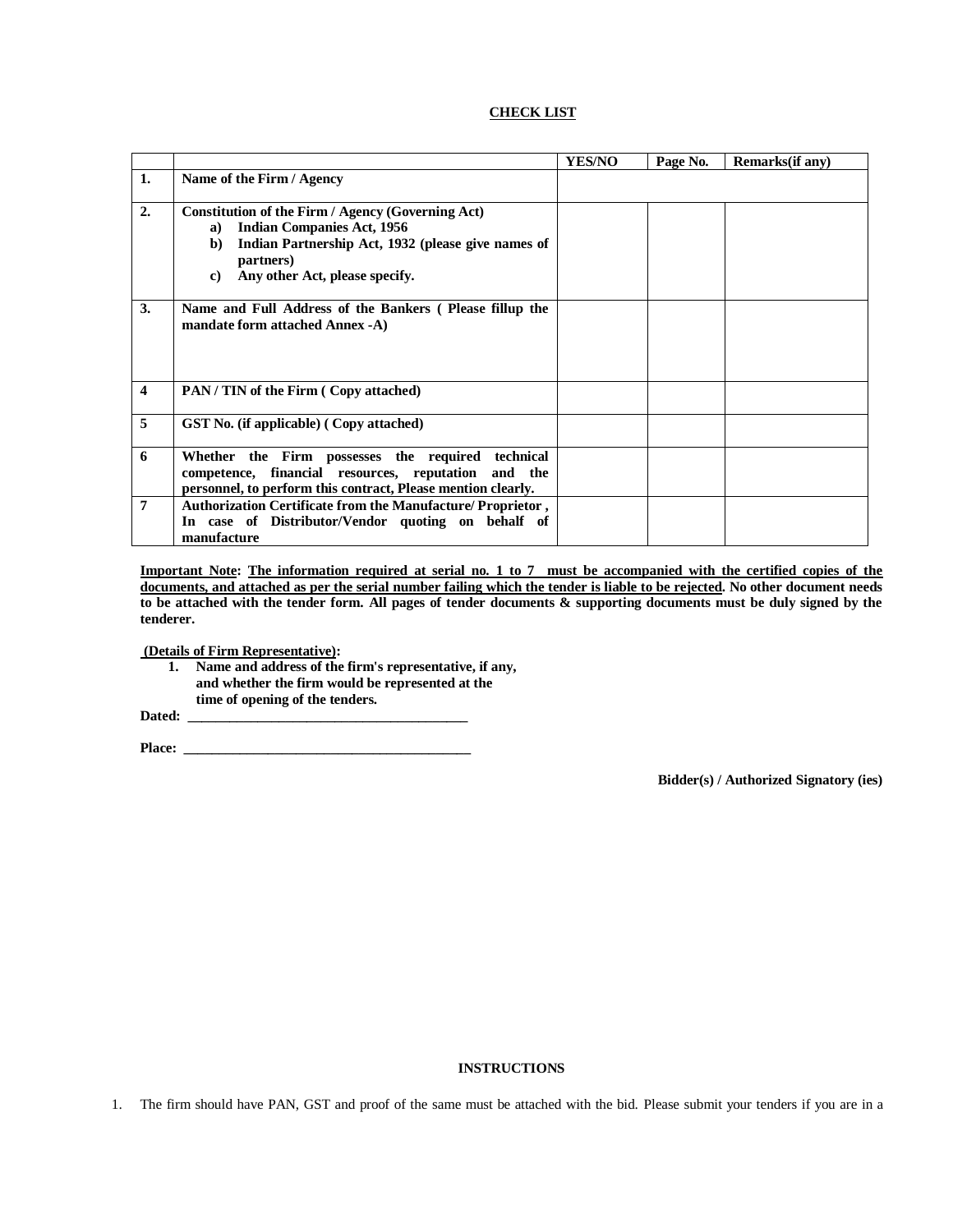position to provide the requisite supplies in accordance with the requirements stated in the attached schedule. The firm should have technical competence, financial resources and reputation to make such supplies. **Each bidder must submit only one quotation.**

- 2. NIPER being a Research Institute best discount should be offered.
- 3. Payment of Bills will be made on receipt of material in good conditions, after satisfactory inspection. No advance payment will be made for purchase of any item. Payments will most likely be made within 30 days of the receipt of material good condition /inspection/Installation of equipment.
- 4. The Director, NIPER, Mohali reserves the right to accept or reject any tender or part thereof, without assigning any reasons. All disputes will be subject to the jurisdiction of S.A.S. Nagar (Mohali) only.
- 5. All the items mentioned in Supply order should be delivered in single lot only. No part supplies shall be accepted. Extension, if any, for supply of items is needed should be sought from the SPO, NIPER well in advance before the expiry of due date of Supply order with proper justifications.
- 6. The rates quoted should be inclusive of GST, etc. In no case, rates should be quoted excluding GST. Rates should be quoted in the enclosed proforma only. No separate quotations shall be entertained. Rates should be quoted neatly. There should be no overwriting / cutting. Cutting if any should be duly attested with dated signatures. The quality / make of items must also be indicated with the rates.
- 7. The institute shall not be responsible for any postal delays and quotations received after the stipulated date & time shall be summarily rejected. Quotations through FAX / E-Mail will not be entertained. And no communication will be send regarding the same.
- 8. If the tenderer does not accept the offer, after issue of letter of award by Institute within 15 days, the offer made shall be deemed to be withdrawn without any notice.
- 9. The schedules I & II of the tender form should be returned intact duly filled up & signed. In the event of the space provided on the schedule – I form being insufficient for the required purpose, additional pages may be added. Each additional page must be attached with & referenced in the tender form.
- 10. The tenderer is at liberty to be present or to authorize a representative to be present at the time of opening of the tenders. The name and address of the representative who would be attending the opening of the tender on its behalf should be indicated in the tender.
- 11. The Institute is not bound to accept the lowest or any other tenders on specific grounds and also reserves the right of accepting the tenders in whole or in part. Tenders containing any other specific terms & conditions not agreed to by the institute may not be entertained.
- 12. The time for the date of delivery / dispatch stipulated in supply order shall be deemed to be the essence of the contract and if the supplier fails to deliver or dispatch any consignment within the period prescribed for such delivery or dispatch in the supply order, liquidated damages may be deducted from the bill @ 0.5% per week subject to maximum of 10% of the value of the delayed goods or services under the contract after which supply order shall be cancelled. The Competent Authority of the institute may also cancel the supply at the cost  $\&$  liability of the supplier. In such a case, security deposit of the supplier shall stand forfeited. Further, items should be delivered strictly as per their make / specification mentioned in the Supply Order, in case the quality of goods supplied are not in conformity with the standard given in tender or the supplies are found defective at any stage these goods shall immediately be taken back by the supplier and will be replaced with the tender quality goods, without any delay. The Competent Authority reserves all rights to reject the goods if the same are not found in accordance with the required description / specifications and liquidates damages shall be charged in addition to the cost of re- tender.
- 13. Conditional offers shall be straightway rejected. The Contractor shall not sub-let the contract. Any information furnished by the bidder found incorrect at any later stage, shall make the agency liable to be debarred from future tendering / taking up the works in NIPER. The department reserves the right to verify the particulars furnished by the bidders independently.
- 14. The contract shall be governed by the laws and procedures established by the GoI, within the framework of applicable legislation and enactment made from time to time concerning such Commercial dealings / processing.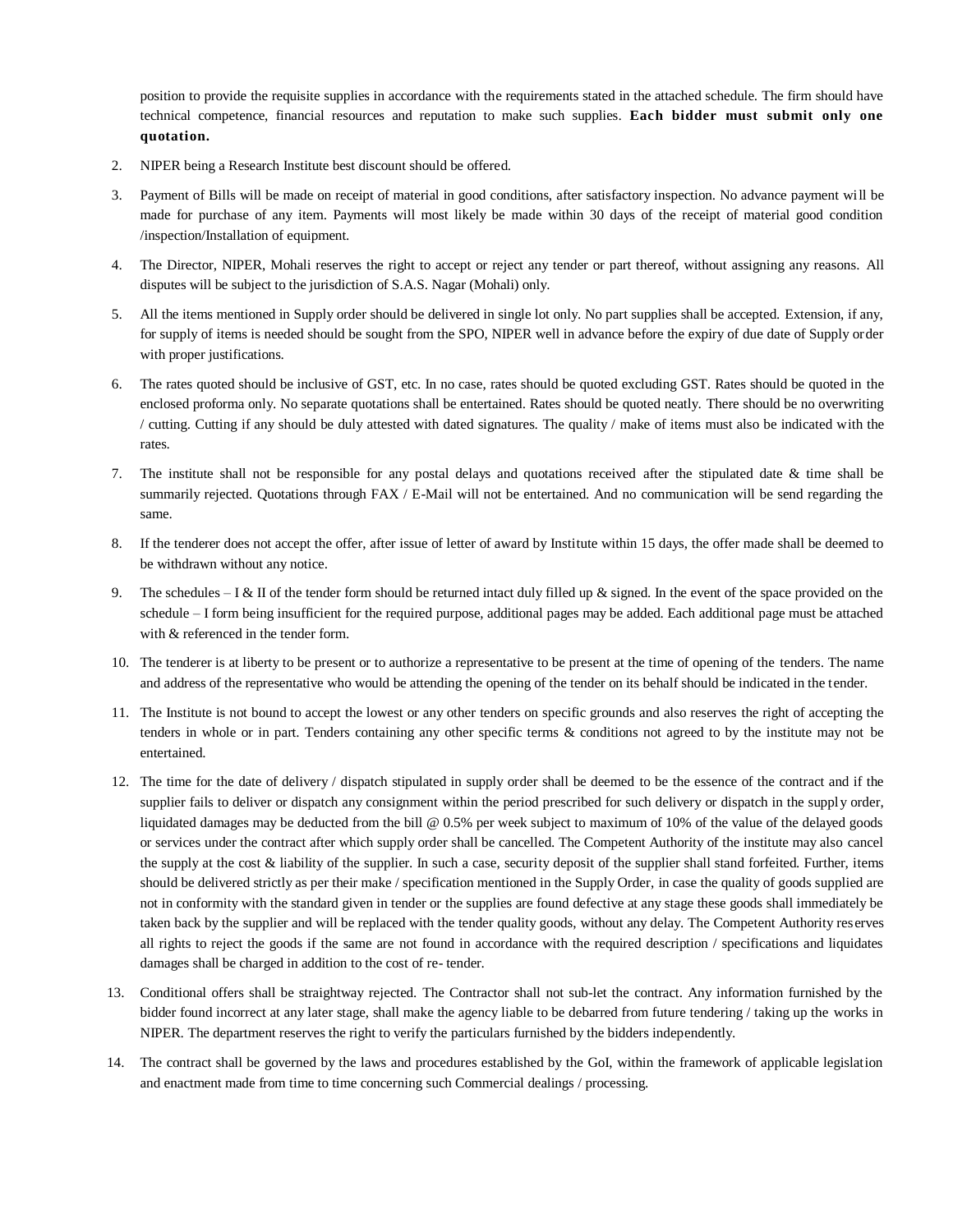- 15. As per Schedule II, in case there is any deviation in pack size(s) then it should be clearly mentioned.
- 16. There shall be no change in price structure during the currency of contract except of the statuary levies which are made applicable by the Govt. through notifications / regulations.
- 17. While submitting the price list in foreign currency, the supplier must submit the price list of principal company or the price list submitted by supplier must have the endorsement of Principal Company.
- 18. NIPER, Mohali also reserves the right to test the chemicals & solvents for their quality if it so desired.
- 19. The items, so supplied will have to be of high quality and grade and in the inspection/test if these are found to be of inferior quality, the same are to be replaced by supplier at their cost within the stipulated period, failing which the Rate contract of the firm may be cancelled . Delayed supply / non-compliance of complete order may also lead to the cancellation of contract.
- 20. The Chemicals/ Solvents supplied should be of latest batch only with maximum shelf life.
- 21. Price should be for delivery at NIPER, Sector-67, Mohali. The freight, Insurance charges, if any will not be borne by this institute. Similarly shortage, pilferage in transit etc shall be sole responsibility of the supplier and the same will be intimated to the supplier on receipt of goods by the purchaser to make good the loss caused on this account. The defective supply will have to be replaced by the supplier within 7 days without any freight / transport/ other charges.
- **22. This Institute is registered with DSIR for duty free imports under duty exemption certificate. Preference shall be given to those tenderer who shall offer duty free prices for direct import. we will also provide you GST Concessional Certificate alongwith our purchase order, if required. (Notification No. 45/2017-Central Tax (Rate) Dt. 14th Nov. 2017).**
- 23. The tenders are liable to be rejected if above conditions are not complied with.

.

Signatures of the Bidder(s) With Stamp

#### **FINANCIAL BID**

 **Schedule II** 

| Specifications for item: Vacuum/pressure Pump for filtration | Otv | Rate | per | Amount |
|--------------------------------------------------------------|-----|------|-----|--------|
|                                                              |     | unit |     |        |
|                                                              |     |      |     |        |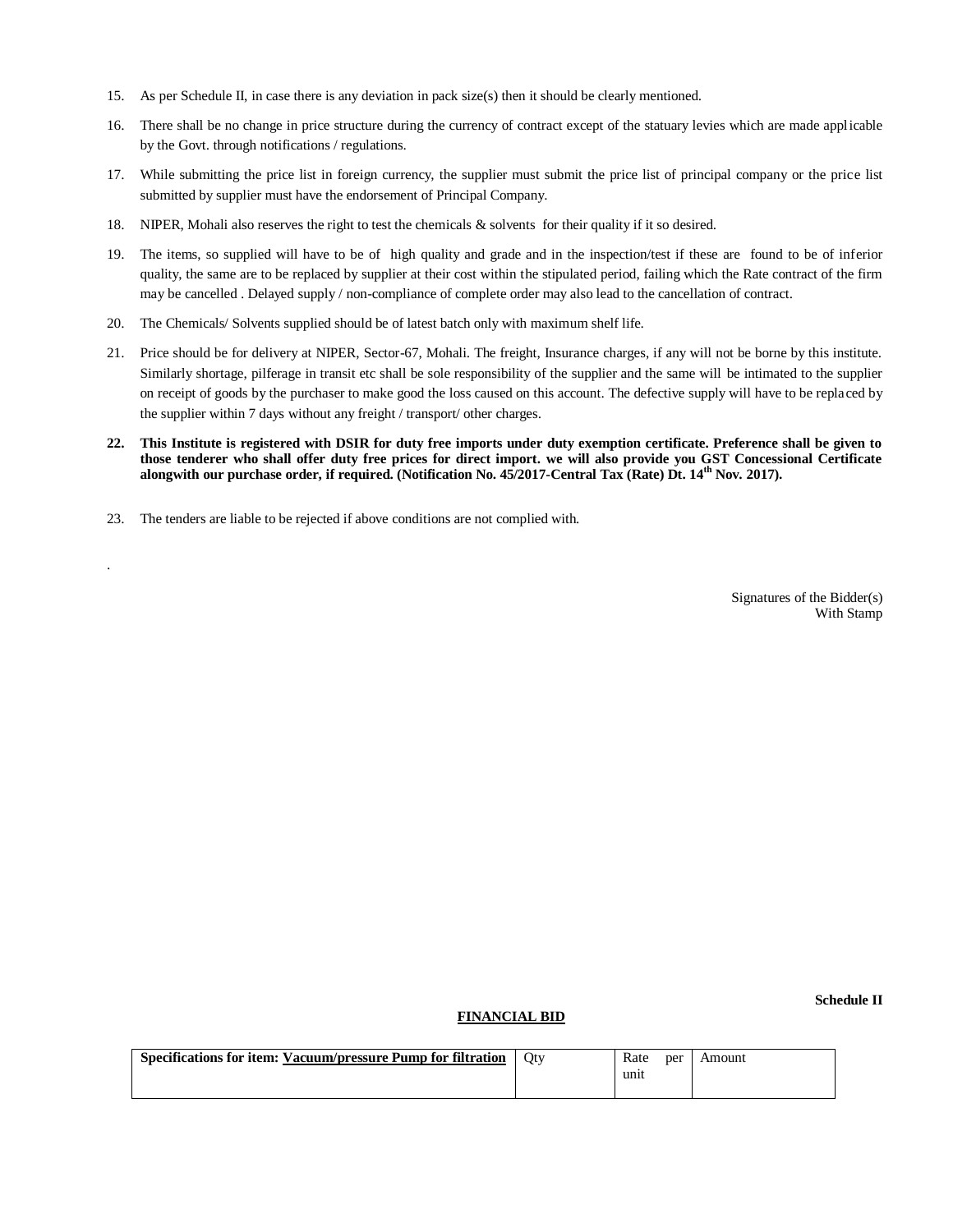| 1.  | Vacuum /pressure pump should be 'Oil-free' constant bench-top op 1                                                           |  |  |
|-----|------------------------------------------------------------------------------------------------------------------------------|--|--|
| 2.  | Diaphragm of the pump should be covers with Teflon                                                                           |  |  |
| 3.  | Body and pump head should be powder coated die cast<br>Aluminum                                                              |  |  |
| 4.  | Internal pump head surface should be coated with Teflon                                                                      |  |  |
| 5.  | Pressure should be (4-4.2 bar or 58-60 psi) or better and vacuum<br>58-61 cm (23"-24" Hg) or better for filtration of liquid |  |  |
| 6.  | Permanently lubricated motor and protected by a thermal<br>overload switch with automatic reset                              |  |  |
| 7.  | 1/8" BSP inlet and outlet hose connectors                                                                                    |  |  |
| 8.  | Power source 1/3-1/8 HP, 220 V/50 Hz Motor                                                                                   |  |  |
| 9.  | Vacuum and pressure regulating thumbscrew control required in<br>pump system                                                 |  |  |
| 10. |                                                                                                                              |  |  |
| 11. | Three grounded cord and plug<br>Vacuum pump should be quiet, ultra low vibration, light weight                               |  |  |
|     | and compact                                                                                                                  |  |  |
| 12. |                                                                                                                              |  |  |
| 13. | Leaf valve should be made of high-grade stainless steel material                                                             |  |  |
|     | Additional diaphragm for this pump-02 No.                                                                                    |  |  |
| 14. | Warranty minimum-1 year                                                                                                      |  |  |
|     |                                                                                                                              |  |  |

Signatures of the Bidder(s) With Stamp

**Note : 1. No Advance payment will be made.** 

 **2. Quotations should be submitted only by companies or their authorized representatives. Vendor should be able to provide after**‐ **sales service support**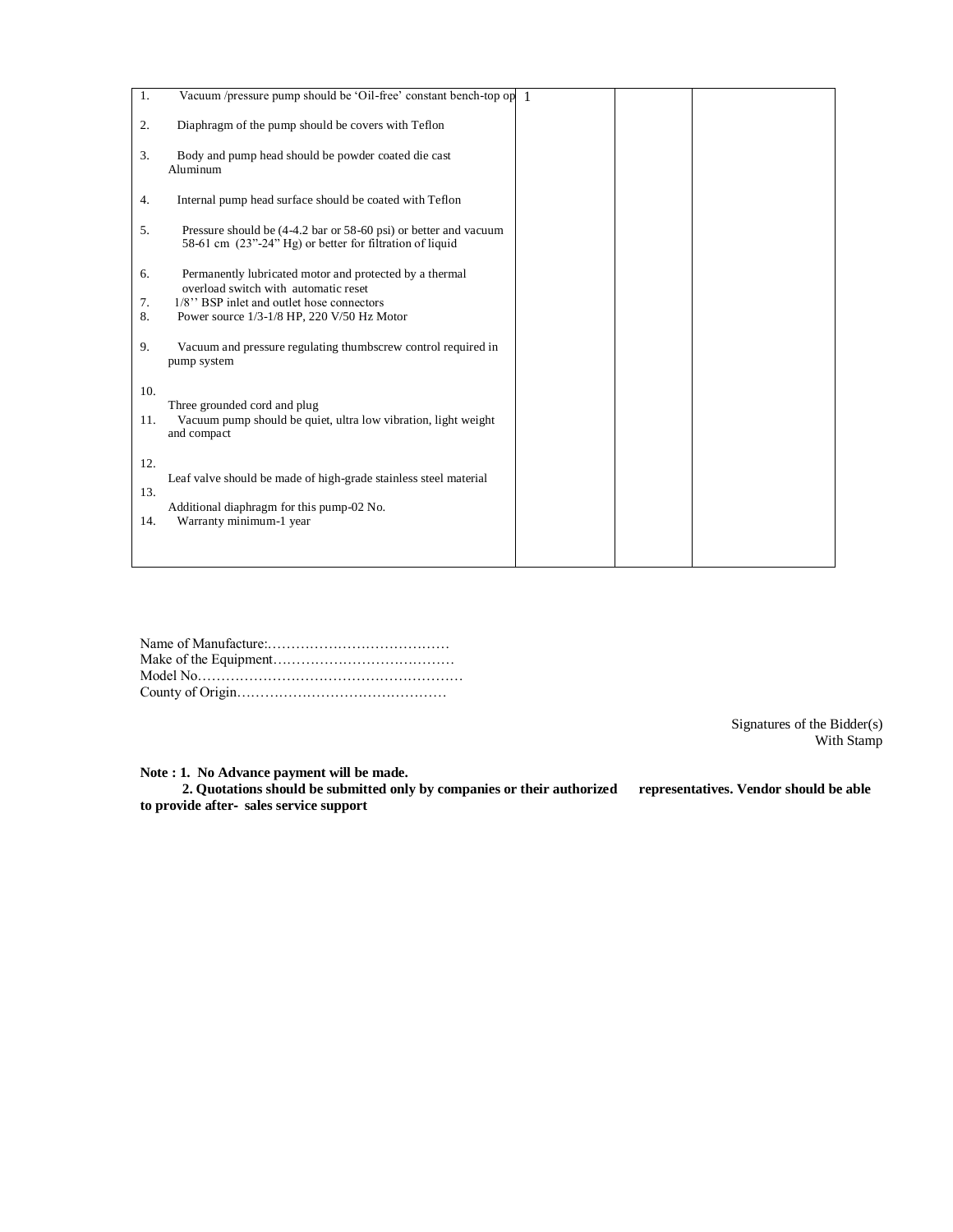|       | <b>Technical Compliance Sheet</b>                                                                                                                 |                                                        |                |
|-------|---------------------------------------------------------------------------------------------------------------------------------------------------|--------------------------------------------------------|----------------|
| S.No. | <b>Specifications</b>                                                                                                                             | <b>Compliance of</b><br>quoted<br>equipment<br>(YES/NO | Remark, if any |
|       | Vacuum /pressure pump should be 'Oil-free' constant<br>1.<br>bench-top operation                                                                  |                                                        |                |
|       | Diaphragm of the pump should be covers with Teflon<br>2.                                                                                          |                                                        |                |
|       | 3.<br>Body and pump head should be powder coated die cast<br>Aluminum                                                                             |                                                        |                |
|       | Internal pump head surface should be coated with Teflon<br>4.                                                                                     |                                                        |                |
|       | 5 <sub>1</sub><br>Pressure should be (4-4.2 bar or 58-60 psi) or better and<br>vacuum 58-61 cm (23"-24" Hg) or better for filtration of<br>liquid |                                                        |                |
|       | Permanently lubricated motor and protected by a thermal<br>6.<br>overload switch with automatic reset                                             |                                                        |                |
|       | 7.<br>1/8" BSP inlet and outlet hose connectors                                                                                                   |                                                        |                |
|       | Power source 1/3-1/8 HP, 220 V/50 Hz Motor<br>8.                                                                                                  |                                                        |                |
|       | Vacuum and pressure regulating thumbscrew control<br>9.<br>required in pump system                                                                |                                                        |                |
|       | 10.<br>Three grounded cord and plug                                                                                                               |                                                        |                |
|       | 11.<br>Vacuum pump should be quiet, ultra low vibration, light<br>weight and compact                                                              |                                                        |                |
|       | 12.<br>Leaf valve should be made of high-grade stainless steel<br>material                                                                        |                                                        |                |
|       | 13.<br>Additional diaphragm for this pump-02 No.                                                                                                  |                                                        |                |
|       | 14.<br>Warranty minimum-1 year                                                                                                                    |                                                        |                |

## **MANDATE FORM FOR PAYMENT**

**Annex-A**